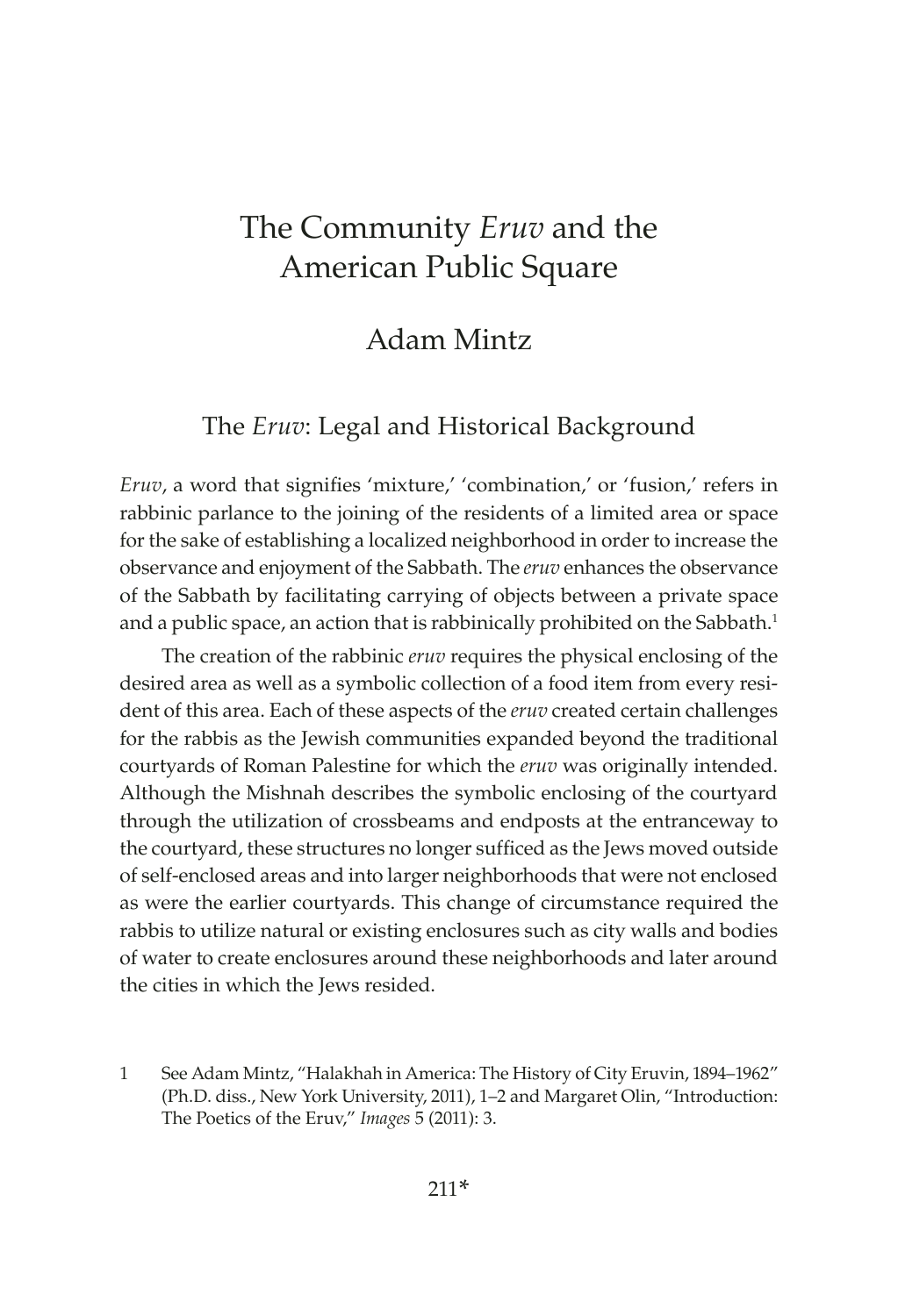#### Adam Mintz 212\*

Yet, in spite of these challenges, *eruvin* were created by Jewish communities throughout the world. In Europe and the Middle East, rabbis met these challenges and spearheaded the creation of *eruvin* in small Jewish neighborhoods and larger urban areas. As the medieval walls of many European cities were torn down in the nineteenth century, rabbis replaced these wall boundaries with other natural or man-made boundaries. The invention of the telegraph in the mid-nineteenth century with its poles and wires that closely resembled the original crossbeams and endposts of the courtyards of Roman Palestine presented new options for *eruv* boundaries in the modern city. However, this new option also raised new halakhic issues that became a matter of heated dispute among the leading rabbis of the time.<sup>2</sup>

The first *eruv* in North America was established in St. Louis in 1894. Although there were only three *eruvin* established in America in the first half of the twentieth century, the last part of the century witnessed the building of over one hundred *eruvin* in cities and towns across America. By 2012, at least twenty eight of the fifty states contained one or more municipalities with an *eruv*. 3

The challenge of creating an *eruv* in a community which included both Jewish and non-Jewish residents has been central to the creation of the *eruv* since the talmudic period. The rabbis defined an *eruv* as an area that is enclosed by walls in which all the inhabitants of that area unify through the sharing of a common food item. A Jew who forgot to participate in the acquisition of this joint food item may relinquish his property to the other members of the area thereby removing himself from the *eruv* community. However, the Mishnah relates that this process of relinquishment does not work for a non-Jew who lives in the area. The Talmud explains that the only way to create an *eruv* in an area in which there are non-Jewish residents is for the Jewish residents to lease the property of the non-Jew, thereby eliminating him as a resident of that area for the purposes of *eruv*. According to the rabbis, this lease is merely symbolic and neither reflects the value of the non-Jew's property nor requires a written lease agreement. In the medieval period as Jews expanded beyond the traditional Jewish neighborhoods, this process of symbolically leasing property was extended to include leasing

- 2 This topic is discussed in Mintz, "Halakhah in America," 81–175.
- 3 The history of *eruvin* in America is discussed in Mintz, "Halakhah in America," 176–426.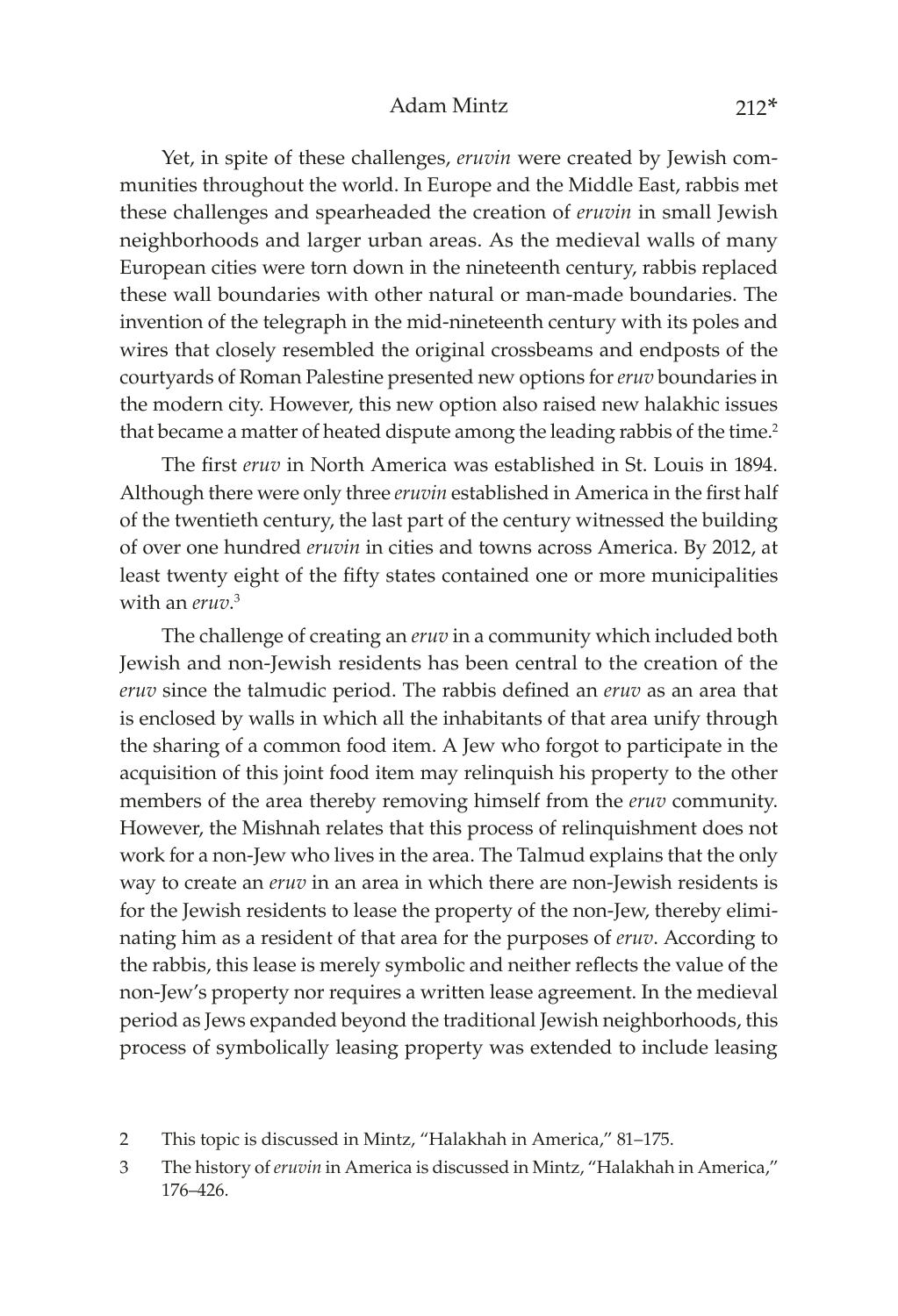entire neighborhoods and cities from the local governmental official, and that process has been utilized in the creation of city *eruvin* ever since.4

The Talmud relates one incident that highlights the potential tension created by the need to exclude the non-Jew from the *eruv* community. The gemara describes a situation in the Babylonian city of Pumbedita. "There was a certain alleyway in which [a non-Jew by the name of] Lahman bar Ristaq used to live. They [the Jewish residents of the alleyway] said to him: 'Rent us your domain.' He did not rent it to them. So they went to Abbaye and told him." Abbaye promptly comes up with a solution to the problem in which the Jews were able to use a technical halakhic solution to exclude the non-Jew from the *eruv* community.<sup>5</sup> However, this negotiation is seen as symptomatic of Jewish-non-Jewish negotiations regarding the *eruv*, as the Babylonian Talmud claims that "the non-Jew will ultimately not rent out [to the Jew]."6

As the Jewish community expanded, the lease requests encompassed a larger area that could only be leased from an authority. There were a few instances in which the non-Jewish authorities were reluctant to lease the area to the Jewish community In his commentary on the *Tur*, Rabbi Joseph Caro quotes two *teshuvot* written by his uncle, Rabbi Isaac Caro, who served as rabbi in Constantinople at the beginning of the sixteenth century. In the first *teshuvah*, Rabbi Joseph Caro relates that the Jews of Constantinople attempted to lease the city from the Sultan of Turkey, but the Sultan refused because he was afraid that if he leased the city, he would no longer be able to collect taxes. In another instance, Rabbi Joseph Caro writes that the Jews requested the lease of the city from a governmental official who refused since his advisors warned that if he leased the city, the Jews would remove him from his position of power. In the early nineteenth century, however, Rabbi Moshe Sofer praises the king and his advisors in Pressburg who allow the Jews to construct *surot ha-petah* in the city. He does not mention that the Jewish community had difficulty securing the lease from the governmental authorities. Although most of the instances of leasing the city for the sake of the *eruv* are not documented, it seems that, for the most part, the Jewish communities were able to successfully lease the cities and towns and create

- 4 Mintz, "Halakhah in America," 51–69.
- 5 *B. Eruv.* 63b.
- 6 *B. Eruv.* 62a.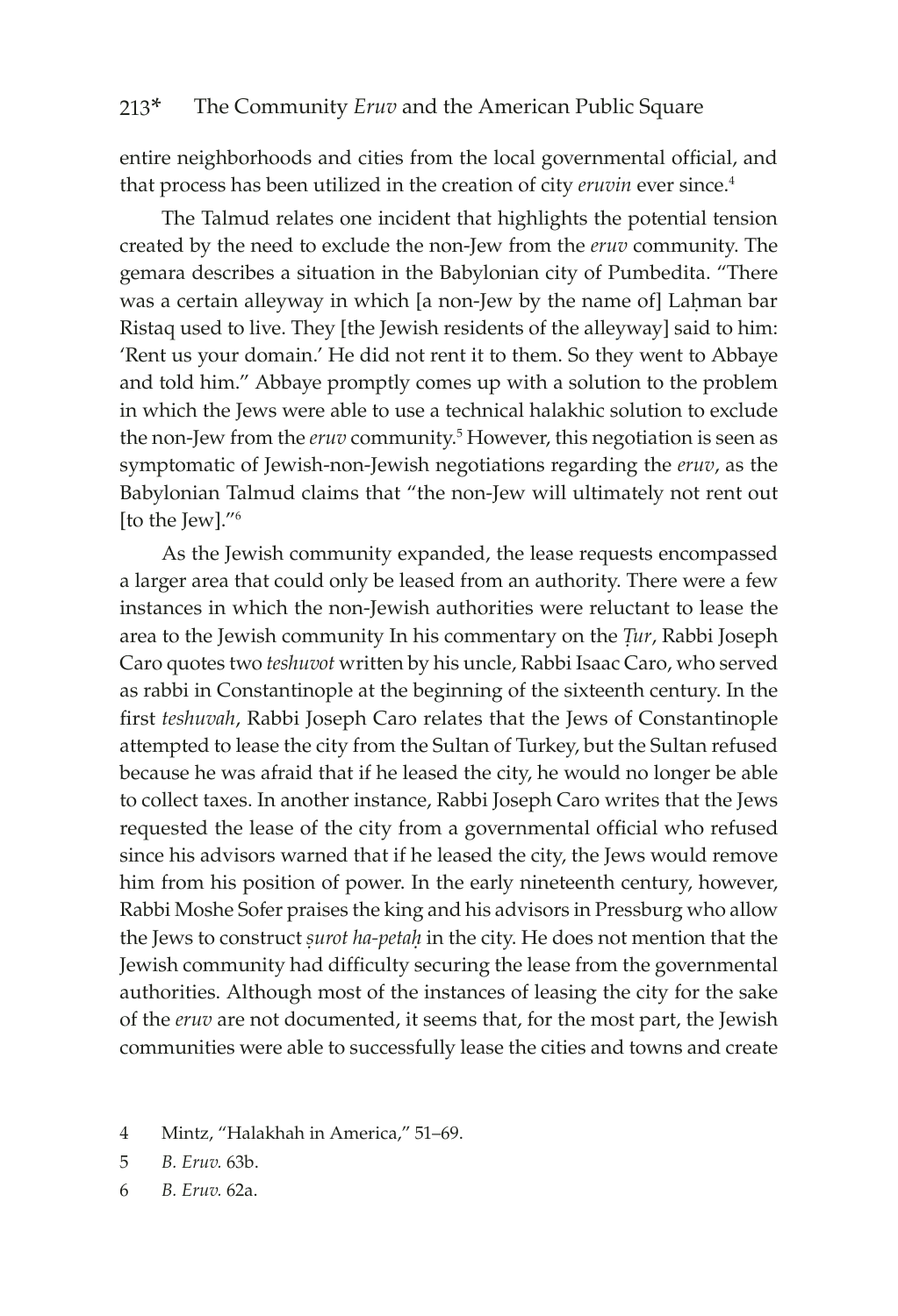*eruvin* in both European and Middle Eastern countries throughout the early-modern and modern periods.<sup>7</sup>

In the United States, the *eruv* has faced little opposition. Charlotte Fonrobert writes, "Public neighborly relations look very different in the metropolitan and urban American communities in the second half of the twentieth century, at least some of them, and have changed since the days of the Babylonian Talmud."8 The lease agreements were in certain cases even presented as public proclamations. In 1979, Mayor William Donald Schaefer of Baltimore issued a proclamation declaring that "I … hereby proclaim a grant of the rights requested to the President of the Eruv, Inc., at a rental of One United States dollar, in hand paid, in order to define the Sabbath bounds in accordance with Jewish religious law."9 This enthusiasm has been shared and expressed by secular residents and governmental officials in cities and towns through the United States, and the great increase in the number of *eruvin* in the United States is in no small measure a result of this willingness on the part of the local authorities to participate in the creation of local community *eruvin*.

There have been four cases, however, in which the *eruv* was opposed by local residents and the opposition brought the case before the United States courts: Belle Harbor, New York, and Long Branch, New Jersey in 1985; Tenafly, New Jersey in 1999; and Westhampton Beach, Long Island, New York in 2008. The courts decided in favor of the *eruv* proponents in all four cases.<sup>10</sup>

- 7 R. Joseph Caro, *Avqat Rokhel* (Jerusalem: Siaḥ Israel, 2002), nos. 47-48 and *She'elot u-Teshuvot Êatam Sofer* (Jerusalem: Mekhon Êatam Sofer, 2004), I:99. For a discussion of the creation of *eruvin* in cities in Europe and the Middle East during this period, see Mintz, "Halakhah in America," 132–75.
- 8 Charlotte Elisheva Fonrobert, "Diaspora Cartography: On the Rabbinic Background of Contemporary Ritual Eruv Practice," *Images* 5 (2011): 19–20.
- 9 Ibid., 19.
- 10 For the Belle Harbor decision, see Joseph M. Smith v. Community Board No. 14. Supreme Court, Queens County, New York, July 8, 1985; for Long Branch, see American Civil Liberties Union of New Jersey and Deborah d. Jacoby v. City of Long Branch, Defendants Congregation Brothers of Israel Inc., Rabbi Tobias Roth. United States District Court, New Jersey, October 2, 1987; for Tenafly, see Tenafly Eruv Association Inc. v. The Borough of Tenafly. United States Court of Appeals, Third Circuit, October, 24, 2002; and for Westhampton Beach, see Jewish People for the Betterment of Westhampton Beach v. Vill. of Westhampton Beach, 778 F.3d 390 (2d Cir. 2015) and East End Eruv Ass'n v. Town of Southampton, et al., No. 14-21124, 2015 WL 4160461 (Sup. Ct. Suffolk Cty. June 30, 2015).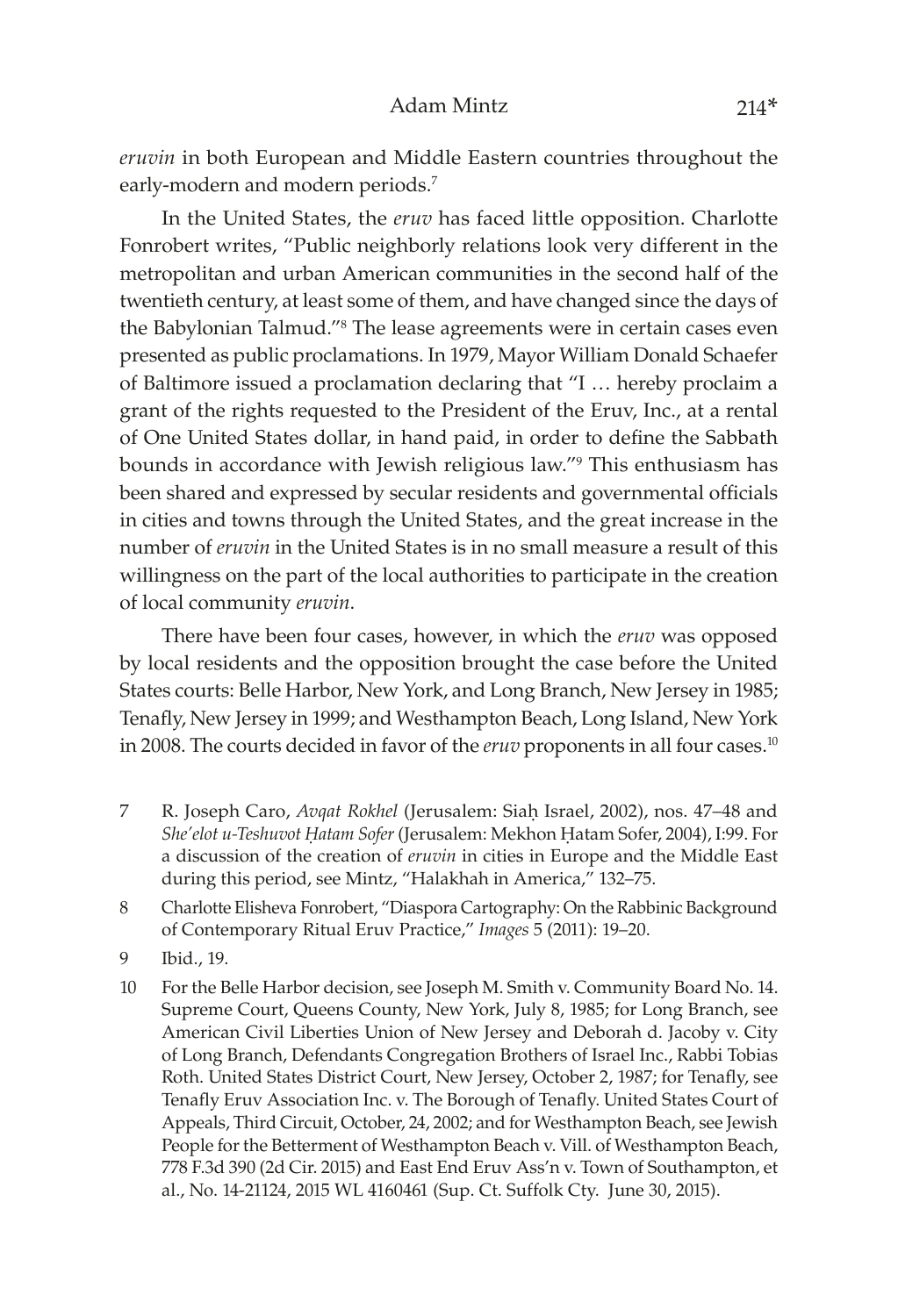The substance of the arguments presented before the courts revolves around the Free Exercise and Establishment Clauses of the First Amendment and deserves its own study and analysis.11 This article will address areas in which these legal battles and court cases reflect the changing place of American Orthodox Jews within the American public space at the end of the twentieth and beginning of the twenty-first centuries. This will be evaluated through an analysis of the manner in which Jewish law and rabbinic authorities were utilized in these cases and the relationship between the Orthodox community and its non-Orthodox Jewish neighbors in the towns in which the *eruv* was disputed. In each instance these cases represent a stark departure from the history of American Orthodoxy and reflect a new and complex reality for Orthodox Jews in America.<sup>12</sup>

## Role of Jewish Law in These Controversies

On March 23, 2011, in a short "news" clip on the popular television comedy, *The Daily Show*, the *eruv* controversy in Westhampton Beach was parodied.13 One of the reporters, Wyatt Cenac, interviewed Charles Gottesman, an opponent of the *eruv*, and Jeffrey Wiesenfeld, one of its supporters. During the interview, Gottesman, a longtime resident and shop owner in Westhampton Beach and a vocal member of the Jewish People Opposed to the *Eruv*, explained that, among other reasons, he opposed the *eruv* because it would attract more Orthodox Jews who want to break the rules of their

- 11 For a preliminary analysis of the constitutional issues, see Alexandra Lang Susman, "Strings Attached: An Analysis of the Eruv Under the Religious Clauses of the First Amendment and the Religious Land Use and Institutionalized Persons Act," *University of Maryland Law Journal of Race, Religion, Gender, and Class* 9 (2009): 93–134.
- 12 There were other *eruvin* that were opposed by local residents but were never brought to trial. The most well-known are the *eruvin* in Palo Alto, California and North-West London. For a discussion of the Palo Alto *eruv* controversy, see John Mandsager, "The Eruv: A Space for Negotiating Identity" (master's thesis, Stanford University, 2003), 84–98 and Josh Richman, "New Eruv Reopens Old Church-State Debates in Palo Alto," in *The Jewish Daily Forward*, July 20, 2007. For a study of the London *eruv* controversy, see Jennifer Cousineau, "Rabbinic Urbanism in London: Rituals and the Material Culture of the Sabbath," *Jewish Social Studies* 11:3 (2005): 36–57 and Calvin Trillin, "Drawing the Line," *The New Yorker* (December 12, 1994): 50–62.
- 13 http://www.thedailyshow.com/watch/wed-march-23-2011/the-thin-jew-line.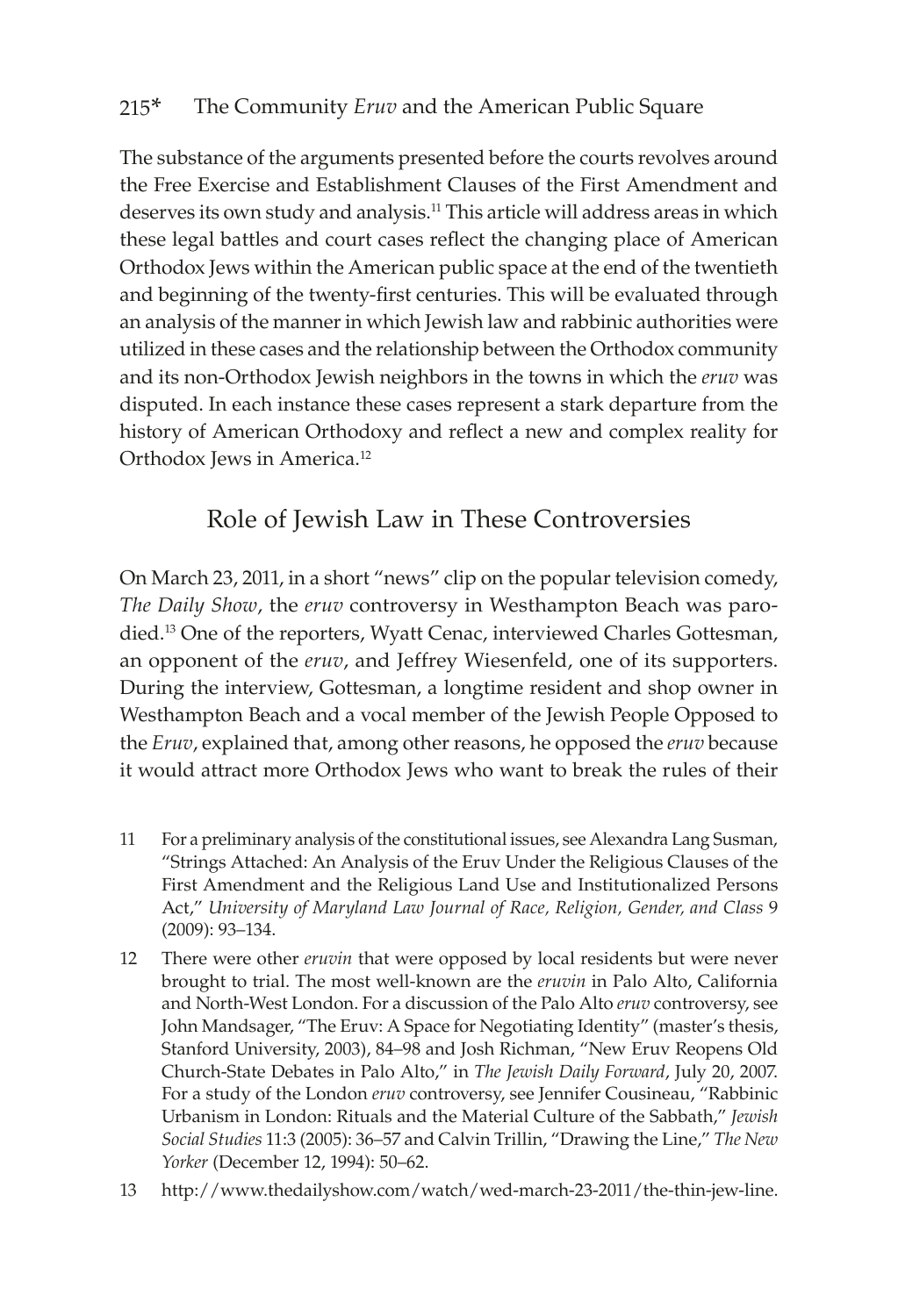#### Adam Mintz 216\*

own religion. Although this idea is not explained, later in the parody the reporter dons an "*eruv* hat" with a miniature fence adorning the top of the hat. While wearing the hat, this reporter eats a bacon sandwich and then dips the meat into milk, an act which is forbidden according to Jewish law. While partaking of the non-kosher meal, the reporter explains to Wiesenfeld, the *eruv* supporter, that the loophole of the *eruv*, represented by the *eruv* hat, should be extended to allow for the violation of all commandments, even consuming non-kosher food. Wiesenfeld protests that this is incorrect, and it is clear that the reporter is mocking Gottesman's comments. In an internet post the following day, Arnold Schieffer, chairman of the Jewish People Opposed to the *Eruv*, expressed his disappointment at the mockery of Gottesman, whom he claims is "a very nice person."14

This notion that the *eruv* is a circumvention of Jewish law is not only used as parody. During this five minute clip, the reporter explains that the word *eruv* derives from the word "loophole." Although this is an inaccurate translation of the term *eruv*, the notion that the *eruv* is a circumvention of the laws of the Sabbath is a valid interpretation of the laws of *eruv* in which carrying, an act ordinarily prohibited on the Sabbath, is permitted as long as an *eruv* surrounds the community. Circumventions are an integral part of any legal system and they can also be found within the Jewish legal system. However, the expansion of this principle suggesting that the "*eruv* hat" would allow for the circumvention of the laws of kosher food represents a misinterpretation and a mockery of the laws of *eruv*. At least on *The Daily Show*, this mockery is instigated by Gottesman's suggestion that Jews are trying to break their own laws through the creation of an *eruv*.

Although *The Daily Show* is known for its spirit of mockery and irreverence, and it is nonsensical to suggest that a Jew is permitted to eat non-kosher meat within an *eruv*, the argument that the Jews are attempting to circumvent their Sabbath laws through the erection of the *eruv* was made in a serious vane in both Tenafly and Westhampton Beach. During a 2000 Borough Council meeting in Tenafly, Albert Victoria said, "It's just a group

14 Erica Jackson, "The Daily Show Spoofs Eruv Proposal in Westhampton Beach" at http://westhampton-hamptonbays.patch.com/articles/ john-stewart-show-spoofs-eruv-proposal-in-westhampton-beach.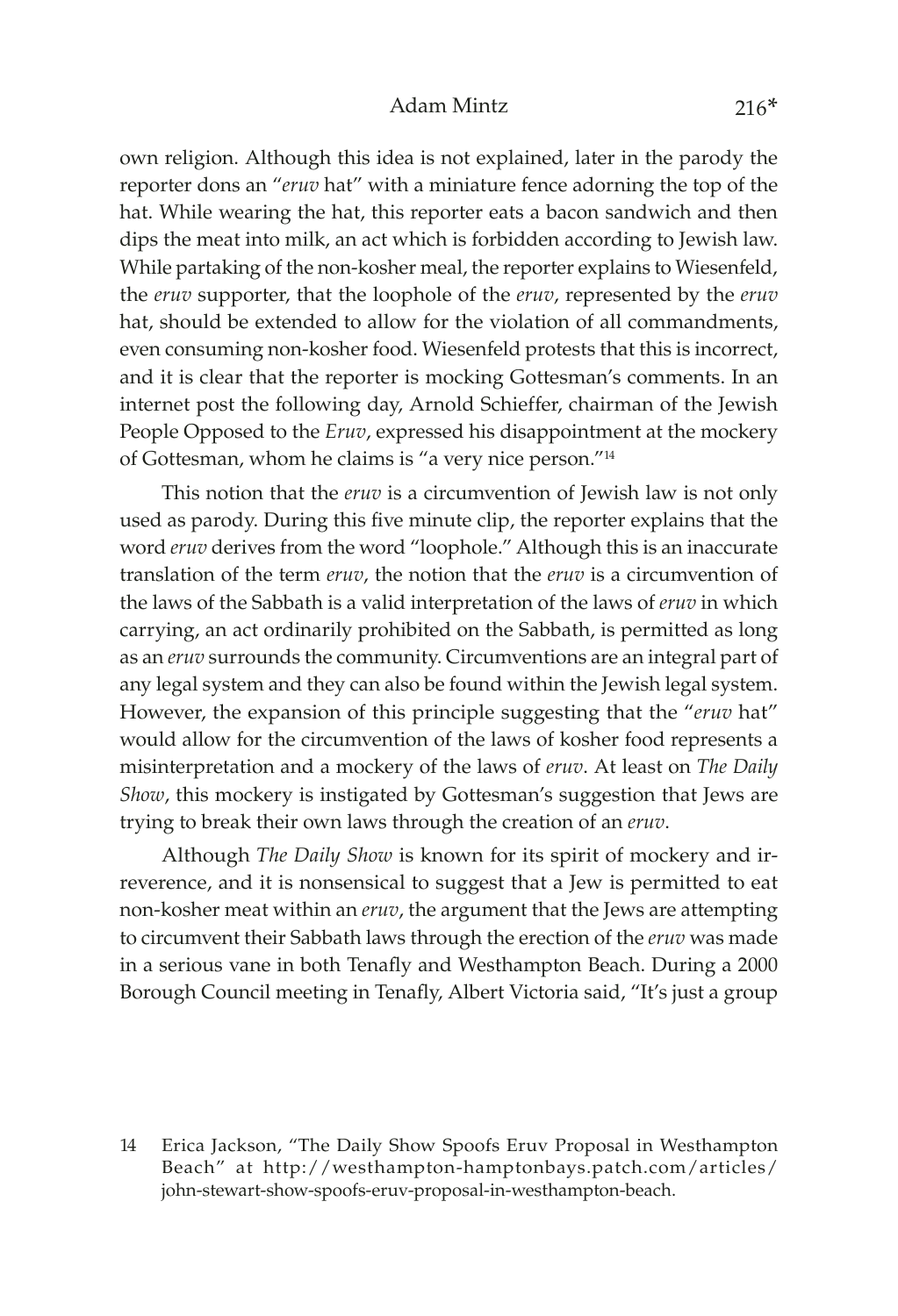of people who are trying to circumvent their own religious laws to erect a contrivance to get around it."<sup>15</sup>

In the Westhampton Beach case, this argument that the *eruv* represents an unacceptable legal fiction was made by Arnold Sheiffer at a public hearing on the *eruv* held at the Village Hall of Quogue on March 19, 2012. Sheiffer said:

While I respect the rights of all Jews, and in fact all people, to worship God and practice their faiths in their own way, it is meaningful to me that the central Conference of American Rabbis (CCAR), which is the umbrella body for all Reform Rabbis in the United States, has taken an official position rejecting eruvs as kind of "legal fiction" which is inconsistent with the true spiritual observance of the Sabbath under Jewish law and tradition.<sup>16</sup>

In a responsum written in July, 1983 for the CCAR, Rabbi Amiel Wohl of Temple Israel in New Rochelle describes the Reform attitude towards to the *eruv* as follows:

It will be difficult to argue with the current Orthodox mood, which is one of further separation and strict adherence to the letter of the law. Certainly we, as Reform Jews, who are interested in the spirit of the law, would reject this kind of legal fiction for the observance of the *shabbat*, and we should discuss the matter in that spirit with our Orthodox colleagues.<sup>17</sup>

The introduction of this claim on the part of the *eruv* opponents reflects a fascinating development in the history of *eruv* disputes and, by extension, disputes between Orthodox Jews and the broader community. In this case, non-Jews or non-Orthodox Jews claim that Orthodox Jews misinterpret and

- 15 Tenafly Eruv Association v. The Borough of Tenafly, 218. Interestingly this argument was also made regarding a dispute about the erection of an *eruv* in Palo Alto, California. In one letter to the editor Raymond Feldman writes, "I'm philosophically opposed to the city helping the orthodox community evade their self imposed rigid rules. Orthodox Jews have always found ways to evade the spirit of these rules … If the eruv petitioners have difficulty with the minutiae of orthodoxy, I suggest that they consider a more liberal form of Judaism." See Raymond Feldman, *Palo Alto Readerwire*, August 25, 2000.
- 16 Transcript of Statement of Arnold Sheiffer, March 19, 2012.
- 17 http://data.ccarnet.org/cgi-bin/respdisp.pl?file=178&year=carr.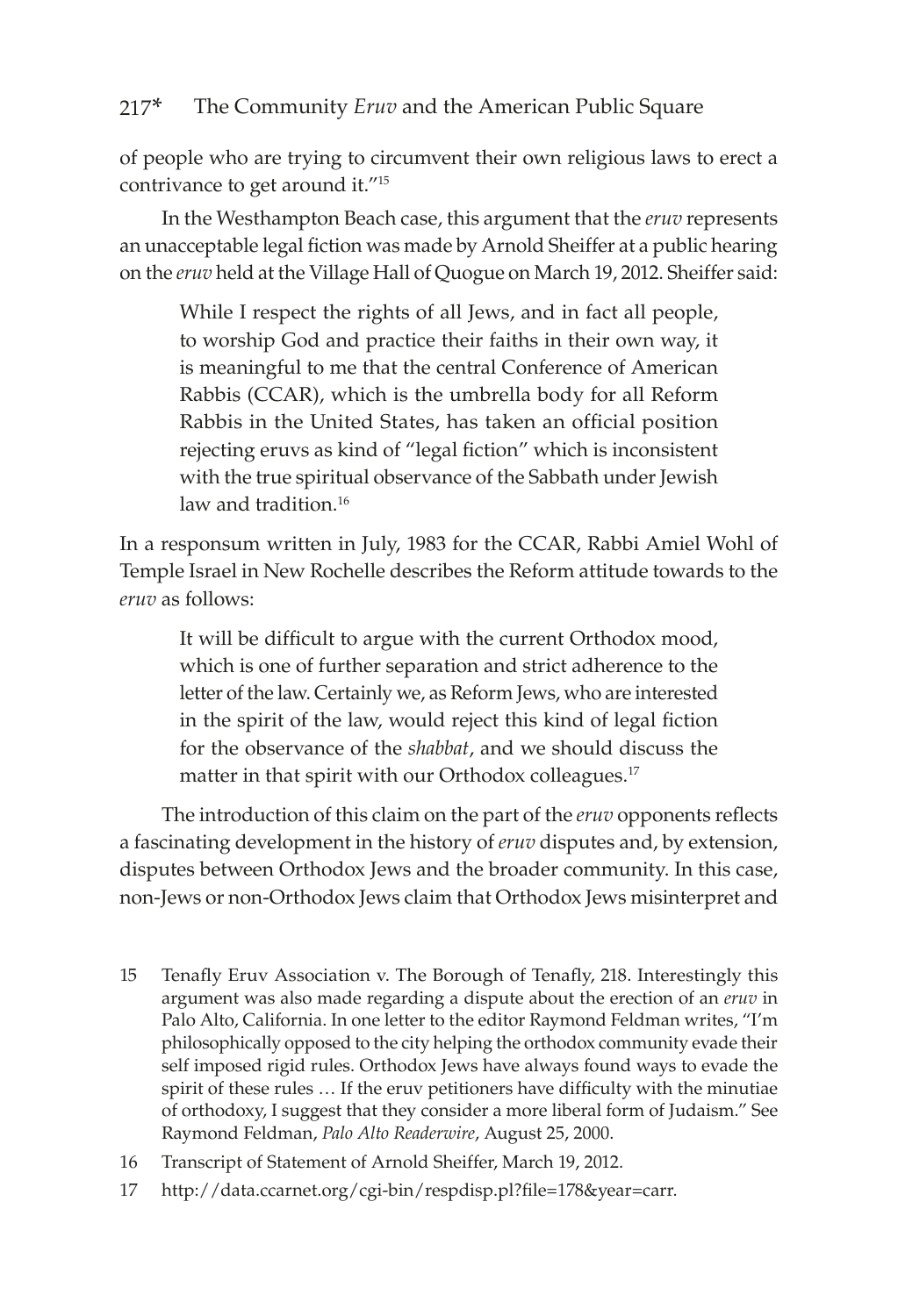### Adam Mintz 218\*

misuse the *halakhah*. The acceptability of rabbinic circumventions has been a matter of dispute within the religious Jewish community throughout the ages and many religious Jews have rejected such circumventions as the sale of *hames* prior to Pesach and the sale of the land of Israel during the *shemittah* year. Yet, the rabbinic *eruv* finds its roots in early rabbinic Judaism, and there is no discussion in rabbinic literature over the past two thousand years questioning its legitimacy. The opponents of the *eruv* in the first decade of the twenty-first century have introduced the claim of rabbinic fraud in the rabbis' attempt to circumvent the laws of Shabbat through the creation of an *eruv*. Of course, the opponents of the *eruv* were interested in preventing these local *eruvin* and not in the legitimacy of the rabbinic system. Yet, their argument reflects an understanding and appreciation of the internal logic of the rabbinic system that allows them to identify the inherently "fraudulent" nature of the *eruv* argument.18

This criticism against the circumvention of *halakhah* as reflected in the *eruv* was popularized through its use in *The Daily Show* clip. The depiction of this idea on television led, as well, to the defense of the seeming circumvention inherent in the laws of *eruvin*. In a column in *The Long Island Jewish World*, Rabbi Leon Morris, spiritual leader of the Reform congregation Temple Adas Israel in Sag Harbor, a village on the East End of Long Island that neighbors Southampton, takes issue with the responsum of the CCAR on the *eruv*. He writes, "Additionally, while the responsum quoted refers to the *eruv* as a 'legal fiction,' I would maintain that every great legal system contains such 'legal fictions' which are vital in allowing the law to evolve and continue to be applicable in new situations."19 In addition, in the Comments section of *The Daily Show* internet link, one of the comments reads,

Good report, but one correction: The word Eruv certainly does not mean 'loophole' as reported. God commands that Jews not carry objects in a public domain on the Sabbath, but

- 18 For a discussion of rabbinic circumventions, see Steven D. Fraade, *Legal Fictions: Studies in Law and Narrative in the Discursive Worlds of Ancient Jewish Sectarians and Sages* (Leiden: Brill, 2011), 3–16, and Leib Moscovitz, *Talmudic Reasoning: From Casuistics to Conceptualization* (Tübingen: de Gruyter, 2002), 163–99. It is noteworthy that Alan Dundes, *The Shabbat Elevator and other Shabbat Subterfuges*  (Lanham, MD: Rowman & Littlefield, 2002), 45–50 lists *eruv* as one of the Sabbath subterfuges.
- 19 Leon A. Morris, "Reform Rabbi Endorses Eruv," *Long Island Jewish World*, June 1–7, 2012, p. 9.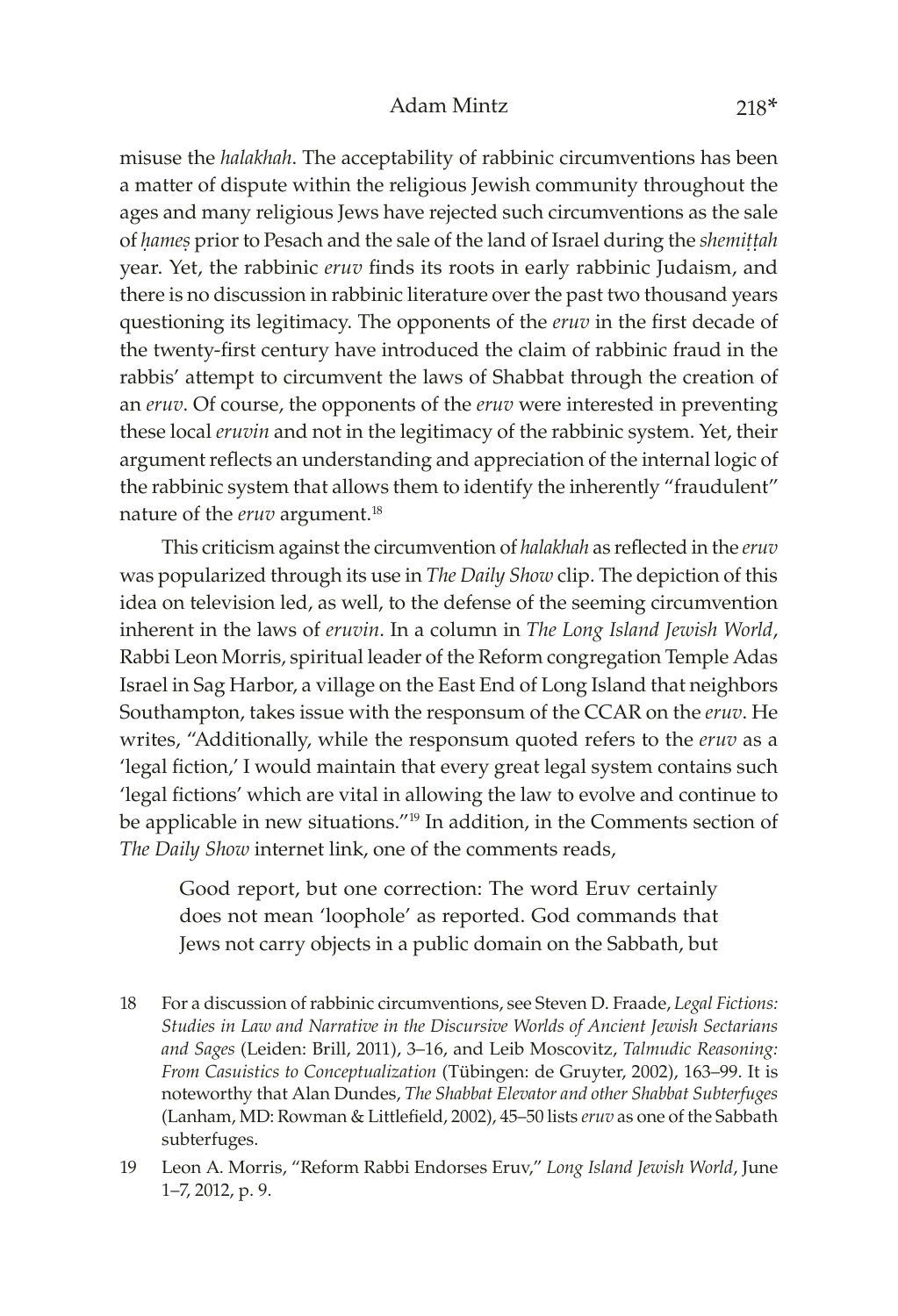we are allowed to carry in a private domain. The Eruv 'combines' multiple private domains into one big domain using an almost-invisible string to mark the boundary. In Israel, entire cities are surrounded by such string, enabling everyone to carry. God made this mechanism available, but asks us to use some elbow-grease to actualize it.<sup>20</sup>

Although not the intention of *The Daily Show*, the clip gave rise to a discussion about the role of circumventions in rabbinic Judaism.

### Role of Rabbis in These Disputes

Although in the traditional history of the *eruv* the rabbis played the central role in building the *eruv* and determining its continuous validity, in the cases presented, the rabbis played a different kind of role. In the Long Branch case, Rabbi Tobias Roth of the Brothers of Israel Synagogue in Long Branch testified in court in support of the *eruv*. <sup>21</sup> In the Tenafly case, Rabbi Shmuel Goldin, rabbi of Ahavath Torah, the Orthodox synagogue in neighboring Englewood, gave an affidavit supporting the *eruv*. <sup>22</sup> In Westhampton Beach, Rabbi Marc Schneier of the Hampton Synagogue submitted the request for the creation of an *eruv* in Westhampton Beach and then withdrew the request when opposition became vocal against the *eruv*. 23

The traditional role of the rabbi as the halakhic authority, however, does reflect itself in two aspects of these cases. First, the *eruv* associations in both Tenafly and Westhampton Beach consulted recognized halakhic authorities who designated the *eruv* boundaries and determined the necessary *eruv*  boundaries that needed to be constructed. Yet, these rabbinic authorities are never mentioned in any of the court proceedings. The need for the *eruv* to be constructed in the fashion determined by the Orthodox Jews in each of the communities is accepted, and there is no suggestion by the opposition or the court that the rabbinic authority needs to find another less intrusive way in which to build the *eruv*.

- 20 http://www.thedailyshow.com/watch/wed-march-23-2011/the-thin-jew-line.
- 21 ACLU of New Jersey v. City of Long Branch, 4.
- 22 Eruv Association of Tenafly v. Borough of Tenafly, 54.
- 23 East End Eruv Association v. The Village of Westhampton Beach, The Village of Quogue, and The Town of Southampton, February 3, 2012, 12–13.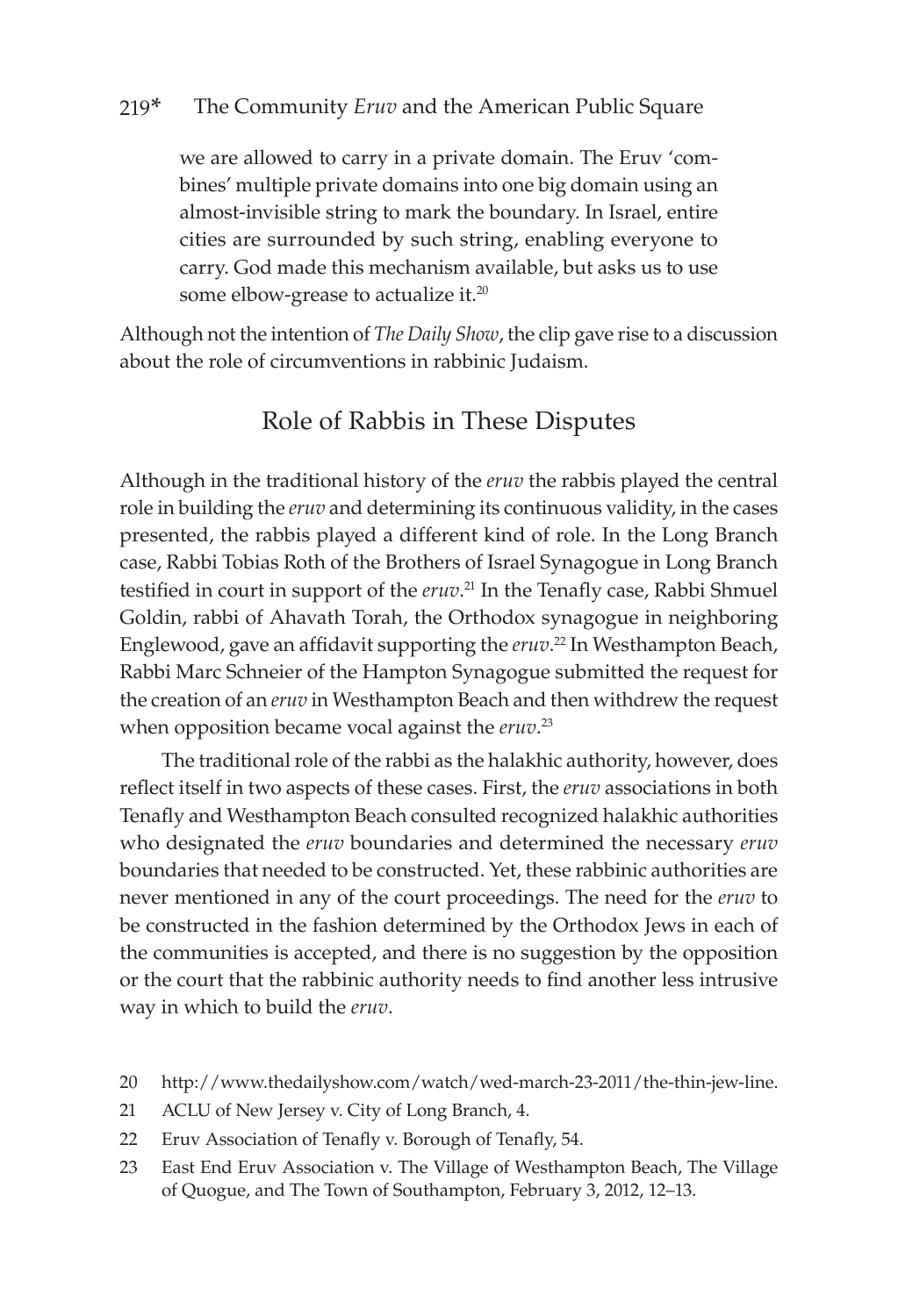#### Adam Mintz 220<sup>\*</sup>

In addition, the rabbis were consulted in order to determine from whom the town must be leased in order for the *eruv* to be valid. In Tenafly, the members of the Orthodox community first approached the mayor in order to lease the city. This was done at the suggestion of Rabbi Hershel Schachter, a leading rabbinic scholar and *eruv* expert who teaches at the Rabbi Isaac Elchanan Theological Seminary of Yeshiva University. After the mayor refused to grant permission, Rabbi Schachter suggested that the Eruv Association lease the area from the Bergen County Executive. This suggestion was based on the halakhic acceptability of leasing from an official other than the mayor.<sup>24</sup> Rabbi Schachter also gave an affidavit affirming the importance of the *eruv* for the Orthodox community, especially those families with young children.<sup>25</sup>

In Westhampton Beach, several members of the Hampton Synagogue approached Rabbis Yosef Carmel and Moshe Ehrenreich, both of the Eretz Hemdah Institute for Advanced Jewish Studies in Jerusalem. Rabbis Carmel and Ehrenreich head the rabbinic court at Eretz Hemdah and answer halakhic questions from around the world. They were asked for guidelines to determine from which governmental authority the Orthodox community may lease the area which would be enclosed by the *eruv*. This was an especially sensitive issue in Westhampton Beach where there was so much opposition to the *eruv* from the local community. The rabbis responded in a *teshuvah* dated May 31, 2009 explaining that even though the Jewish tradition had developed to lease the town from the mayor, one could also lease the town for the purposes of the *eruv* from "a member of the state or federal government who has jurisdiction in that region." Based on this *teshuvah*, the members of the East End Eruv Association were able to lease the area from a member of the state police who had authority in the East End of Long Island and was not involved in the controversy.26

The changing role of the rabbis in these *eruv* cases is not surprising. These *eruvin* became matters of American legal dispute and the rabbis could only serve as expert witnesses in the area of the laws of *eruvin* and the importance of *eruvin* for the members of the Orthodox community. The critical role played by Rabbis Schachter, Carmel, and Ehrenreich in determining

- 24 Personal conversation with Chaim Book, February 23, 2012.
- 25 Tenafly Eruv Association v. The Borough of Tenafly, Affirmation of Rabbi Hershel Schachter.
- 26 Personal communication with a member of the East End Eruv Association, May 16, 2012.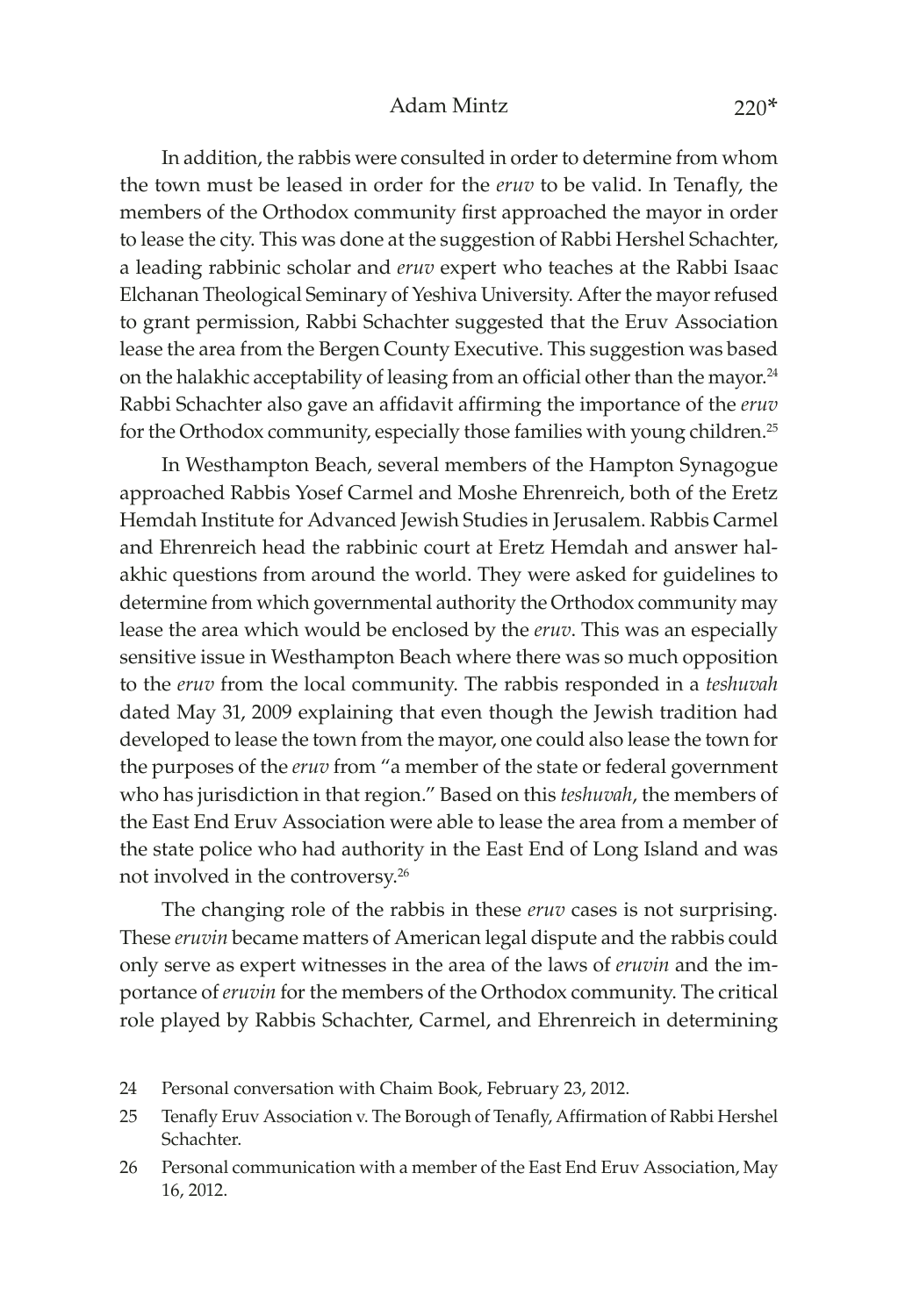the party from which the Eruv Association was permitted to lease the area reflects the unique interplay of the laws of *eruvin* and the role of American Orthodoxy in the American public sphere. In these two cases, the halakhic decisions from whom to lease the area were impacted by and played a role in the development of the legal case. The movement of the center of the *eruv* process from the rabbi's study to the courthouse reflects a changing reality in which the rabbis are no longer the sole arbiters in this basic halakhic matter. In many ways, this is a reflection of the changing role of the rabbis in the modern era, where the rabbis are forced to interact with the members of the broader society in determining even matters of Jewish law and tradition.

## Opposition to the *Eruv*: Tenafly and Westhampton Beach

These court cases, although framed in the context of First Amendment arguments, opened up a previously untouched area of sensitivity between the Orthodox *eruv* communities and the broader Jewish communities whose members do not observe the Sabbath and therefore have no need for the communal *eruv*. Although the process of leasing the property of the non-Jewish residents for the sake of the *eruv* had been practiced since talmudic times, the symbolic nature of the lease process allowed for little interaction between the two groups. However, in these four communities, the non-Orthodox and non-Jewish residents were not satisfied with the symbolic nature of this lease and saw the *eruv* as representative of a broader set of issues between the Orthodox residents and the general population.

This opposition was most pronounced in the cases of the Tenafly and Westhampton Beach *eruvin* in which the court cases were preceded and accompanied by contentious community meetings. The most prevalent type of complaint against the establishment of a community *eruv* revolved around the perceived negative impact that would be caused by the influx of Orthodox Jews into the community. In Tenafly, a resident, Charles Agus, submitted an affidavit supporting the *eruv* in which he described the arguments of the opposition group as follows: "[T]he establishment of the eruv would lead to an influx of Orthodox Jews and, eventually, to the deterioration of the public schools."<sup>27</sup> Although not explicitly stated, Mr. Agus was presenting the view,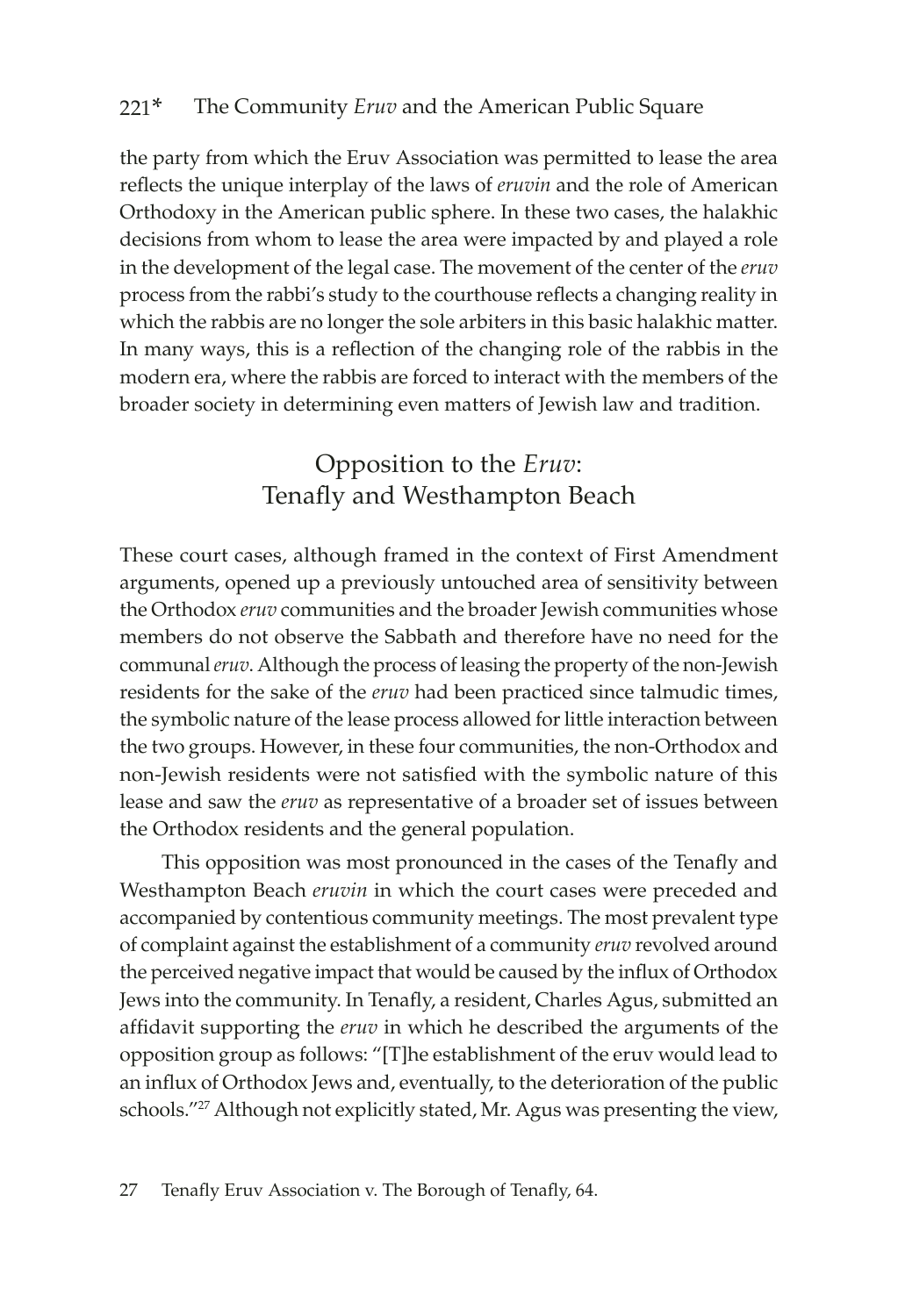### Adam Mintz 222\*

which he rejected, that an influx of Orthodox Jews who send their children to Jewish parochial schools would lead to the busing of students from less affluent neighborhoods into the Tenafly schools and would affect the tax base of the local school system. Furthermore, a letter sent to the mayor of Tenafly by Barbara Golden claimed that, "Once the wire is put up on public property, that will be the signal for many more orthodox people to move into Tenafly and the value of the property in Tenafly will go down and welfare will go up."28 Finally, in a public meeting about the *eruv*, another resident, Ms. Burn, claimed, "They're [Orthodox Jews] not going to buy their meat in the Grand Union, they're going to want to open up businesses in Tenafly."<sup>29</sup> According to Agus' testimony, the mayor herself expressed concern about the local businesses as follows: "Mayor Moscowitz indicated that members of the community had expressed to her their belief that when Orthodox Jews move in, stores close and go out of business because Orthodox Jews do not patronize stores that remain open on Saturday."30 A similar argument was made against the proposed *eruv* in Westhampton Beach. Arnold Schieffer, who has lived in Quogue and Westhampton Beach for over fifty years, is quoted as saying the following: "The eruv will attract Orthodox Jews to the area just as a similar eruv did in Lawrence, NY. Lawrence was once a vibrant community. Now, it is mostly Orthodox. Schools have shut down and property values were destroyed."31

These arguments reflect the belief that the *eruv*'s symbolism goes far beyond the laws of the Sabbath. According to these residents, the *eruv* symbolizes the desires of the Orthodox Jewish community to establish private enclaves within larger communities. These enclaves, while providing for the

- 28 Ibid., 49.
- 29 Ibid., 193.
- 30 Ibid., 64.
- 31 Erica Jackson, "Eruv Proposal Sends Villages Scrambling for Legal Advice," at http://westhampton-hamptonbays.patch.[com/articles/eruv-proposal-sends](http://westhampton-hamptonbays.patch.com/articles/eruv-proposal-sends-villages-scrambling-for-legal-advice)[villages-scrambling-](http://westhampton-hamptonbays.patch.com/articles/eruv-proposal-sends-villages-scrambling-for-legal-advice)for-legal-advice. This argument is also found in Jennifer Barrios, "Nonprofit Gets Preliminary OKs for Hamptons Eruv," *Newsday*, October 31, 2010. The argument that an influx of Orthodox Jews into a community will lead to falling real estate prices and inferior public schools is also found in cases not involving the *eruv*. Regarding the controversy about building Orthodox schools and synagogues in Beechwood, Ohio, see Samuel G. Freedman, *Jew vs. Jew: The Struggle for the Soul of American Jewry* (New York: Simon & Schuster, 2000), 316.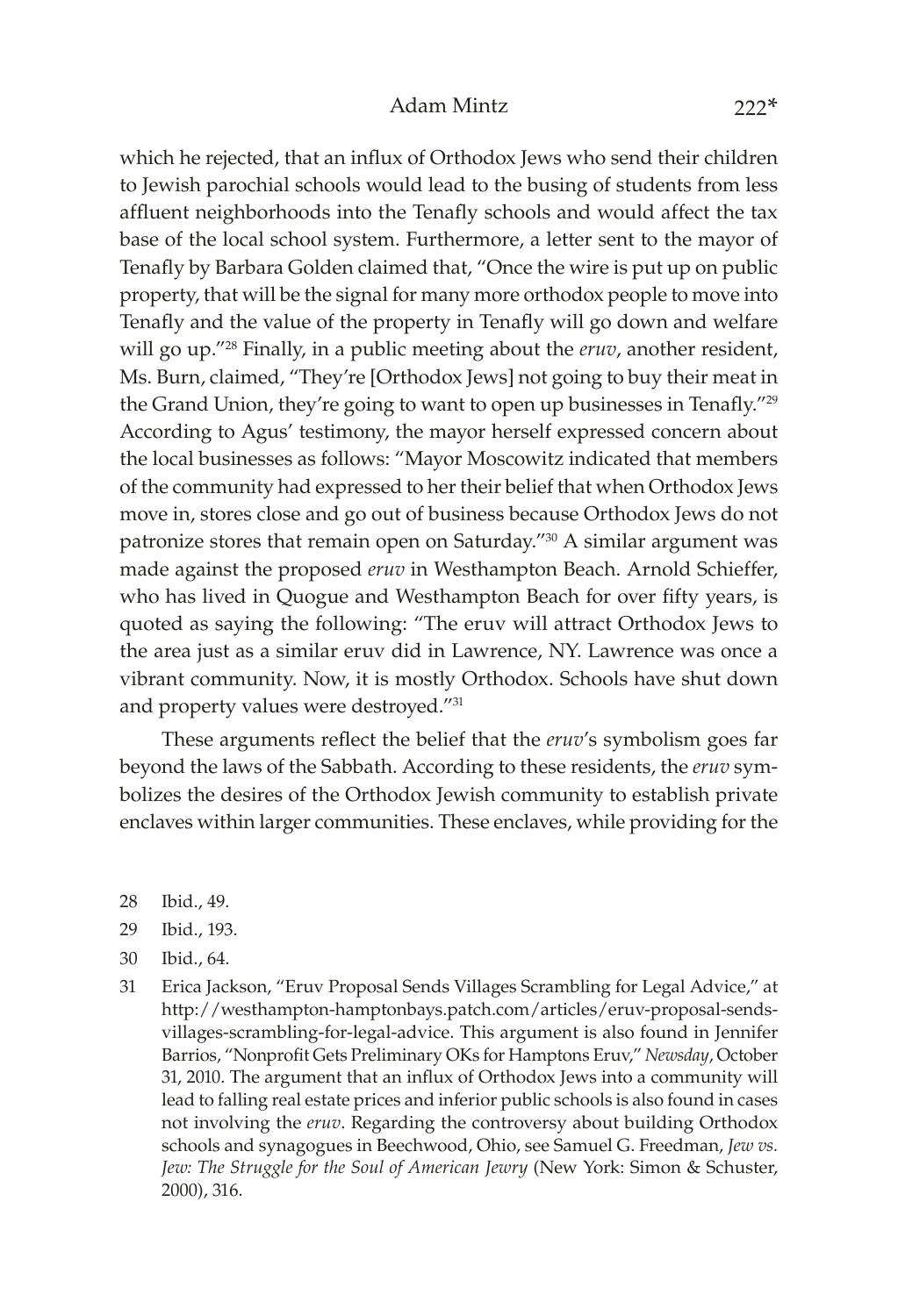needs of the Orthodox community, have a negative impact on the economy and general well-being of the larger community.

This argument was expanded in several instances to include the more graphic and explosive fear that the *eruv*, and by extension the Orthodox community, would transform the town into a ghetto. A letter sent to the mayor of Tenafly by one of its residents complaining about the potential falling real estate prices and rising welfare concluded, "This will be the making of a ghetto."32 More poignantly, Albert Stone, an elderly Jewish citizen, claimed,

I've lived in Tenafly for 73 years … My great grandfather came to Tenafly in 1880 to be a farmer, a resident and a good neighbor … I want to say that the Jews of Europe were forced to live in communities within communities from which they tried desperately to escape. I personally disapprove of this … to manufacture a symbolic wall to separate people. I do not want to live in someone else's domain, also known as a ghetto.<sup>33</sup>

In this instance the existence of the *eruv* wires conjured up in the minds of these residents the memory of Jewish ghettos. The historical implications of the ghetto are emphasized by Borough council member Richard Wilson who wrote:

From my own knowledge of medieval history I am aware that one of the main reasons the first eruv was approved was because the authorities of the day, including the Catholic Church, were very happy for Jews of all kinds to restrict themselves to activities within a confined area. Indeed, these first steps were the beginning of what was later known and characterized as ghettos. The most famous of these is the Warsaw ghetto in Poland, where the authorities created physical walls, which still existed into the 20<sup>th</sup> century.<sup>34</sup>

This final pseudo-historical analysis sheds light on the fear that the *eruv* would create a ghetto. Mr. Wilson explained, albeit historically inaccurately, that the first *eruv* led to the creation of Jewish ghettos. Although this is incorrect, it gives the impression that just like the medieval *eruv* led to ghettos

32 Ibid., 49. 33 Ibid., 235. 34 Ibid., 135.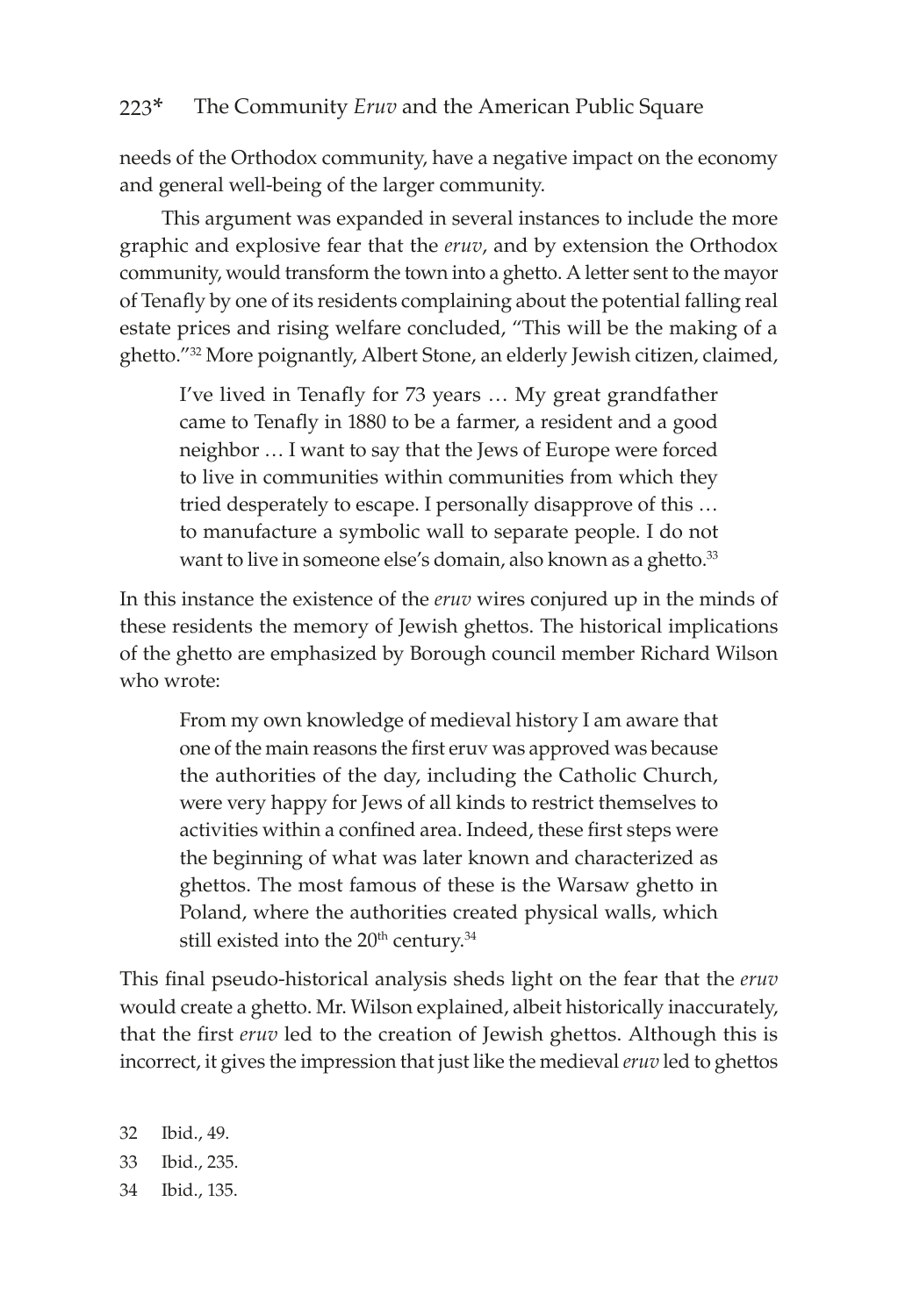#### Adam Mintz 224\*

so too the Tenafly *eruv* will lead to the creation of a ghetto. Furthermore, he made another important factual error. He presented the Warsaw ghetto as the model of the Jewish ghetto. In truth, the Jewish ghetto originated in Italy and served to both limit the freedom of the Jews and to protect them. The Warsaw Ghetto was created by the Nazis to exterminate the Jews. The Holocaust imagery was also evident in a *New York Times* article about the Tenafly *eruv* controversy in which a Holocaust survivor is quoted as saying, "They are building their own ghetto."35

The ghetto imagery is also found in the dispute surrounding the Westhampton Beach *eruv*. Arnold Schieffer claimed that the *eruv* is "like social engineering. We [the Jewish people] fought like hell to get out of the ghetto and now they want to create that again. The opposition in the village here is very, very high."<sup>36</sup> The same argument was made by an opponent of the *eruv* at the public hearing on the *eruv* held at the Village Hall of Quogue on March 19, 2012, where one of the residents argued that we have worked so hard to abolish segregation and ghettoization and the *eruv* would reverse those gains.37 Rabbi Marc Schneier was quoted in a 2008 article in *The New York Times* about the controversy and said, "Every suggestion that there's some master plan to convert Westhampton Beach into an Orthodox ghetto is ludicrous and offensive."38

The unpleasantness of the claim that Orthodox Jews would build ghettos or discriminate against other Jews is expressed in the highly emotional testimony of a resident of the Orthodox community of Englewood, New Jersey, who explained at a meeting of the Tenafly Borough Council,

It really saddens me to hear a lot of the things I've been hearing tonight. I hear a group of people who have been living in Tenafly for many years… who are saying they're welcoming, they're

- 36 Sumathi Reddy, "Hamptons Eruv Dispute Heads to Court" at [http://blogs](http://blogs.wsj.com/metropolis/2011/01/13/hamptons-eruv-dispute-heads-to-court/).wsj. com/metropolis/2011/01/13[/hamptons-eruv-dispute-heads-to-court/](http://blogs.wsj.com/metropolis/2011/01/13/hamptons-eruv-dispute-heads-to-court/).
- 37 Personal communication with person present at the meeting, May 15, 2012.
- 38 Joseph Berger, "Orthodox Jews' Request Divides a Resort Village," *The New York Times*, June 22, 2008. The ghetto imagery was also evident in the London *eruv* controversy with Holocaust survivors claiming that the poles and wires of the *eruv* evoked for them visions of concentration camp fences. See Cousineau, "Rabbinic Urbanism," 52.

<sup>35</sup> "Our Towns: A Wire-Thin Line Sharply Divides a Suburb's Jews," *The New York Times*, March 25, 2001.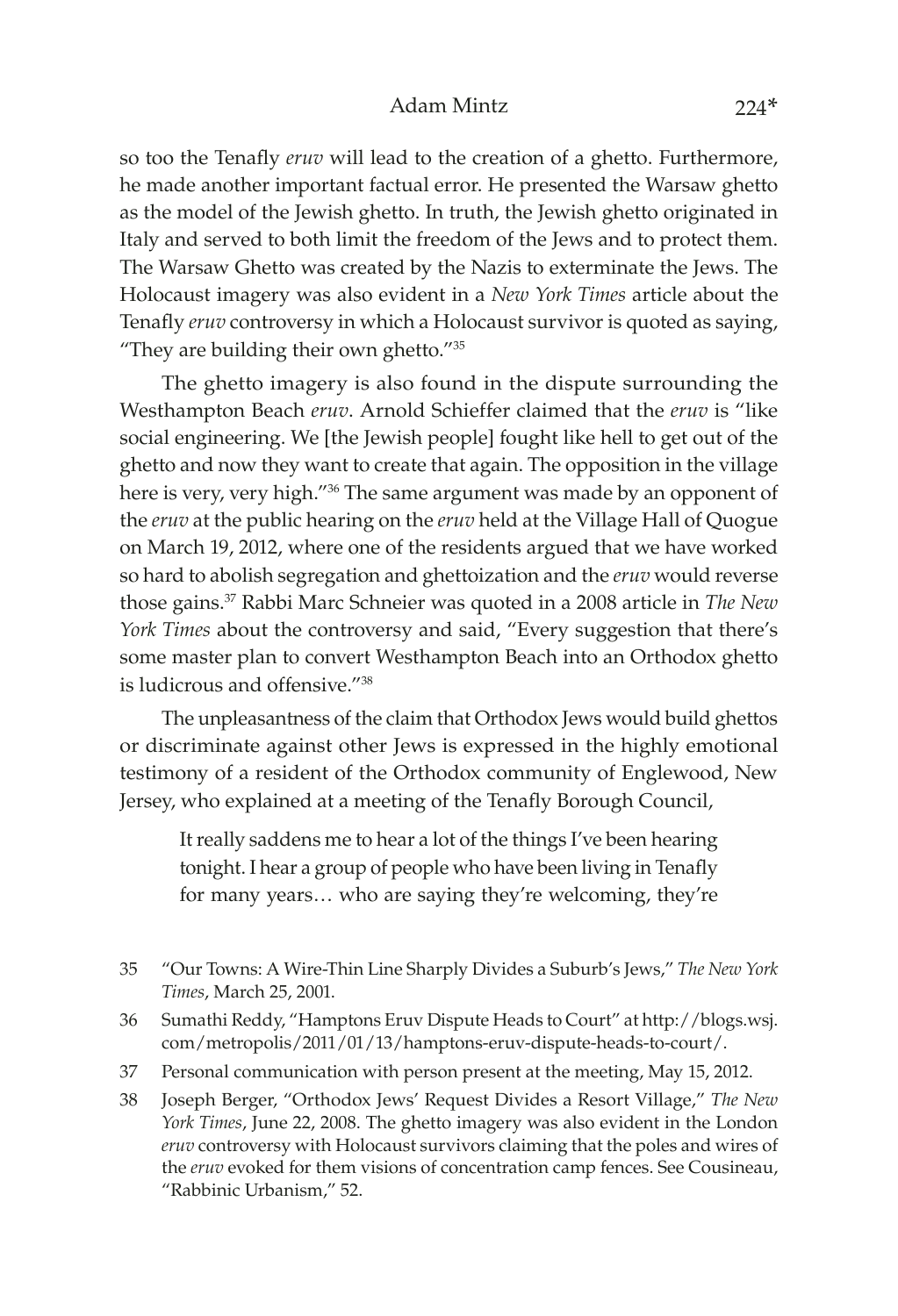wonderful neighbors, et cetera. Yet, all I hear from them is—or what I'm hearing as I sit here trembling is bitterness, hatred and anger towards one group of people… I am an observant Jew and I don't think that I look different from anyone else and I don't think that anyone would point me out in the City of Tenafly and say, oh, she's one of the observant Jews coming to take over our town and ruin it… And whether I look different or not, the hate and bitterness in this room is overwhelming.<sup>39</sup>

The ultimate irony is found in the testimony of then-mayor of Westhampton Beach, Conrad Teller. Teller reported that he phoned he mayor of Tenafly who told him, "It [the *eruv*] is invisible and has made no change [in the community] in the three years it has been up."40

The bitterness and anger reflected in the opposition of fellow citizens, many of them Jews, to the erection of the *eruv* in Tenafly and Westhampton Beach and the passionate defense of the *eruv* by its supporters reflects an important development in the place of Jews, and in this case Orthodox Jews, in the American public square. This can be seen by tracing the history of Orthodoxy in America as it is reflected in the evolution of the *eruv* in this country. During the peak years of Jewish immigration from Eastern Europe, 1881–1924, the Jewish immigrants, many of them initially Orthodox, struggled to find their place in American society. While they integrated successfully in many areas, these Jews, often still with their Yiddish accents and Eastern European mindsets, stood at the periphery of the American public square. This is reflected in the story of the creation of the first *eruv* in America, in St. Louis in 1894, where Rabbi Zechariah Rosenfeld, a recent immigrant from Poland, leased the city of St. Louis in order to complete the *eruv* process from the local policeman. While Rabbi Rosenfeld justified this lease agreement based on halakhic considerations, it is evident that he did not feel comfortable or confident enough to request this lease from a recognized government official and, therefore, utilized the local policeman who was available to complete the *eruv*. 41

- 39 Tenafly Eruv Association v. The Borough of Tenafly, 237.
- 40 Stewart Ain, "Eruv Plan Roils Tiny Town in Hamptons," *The New York Jewish Week*, June 4, 2000.
- 41 For a discussion of the emergence of the shared public sphere in democratic culture, see Jeffrey Stout, *Democracy and Tradition* (Princeton: Princeton University Press, 2004), 203–24. For the role of religion in the American public sphere,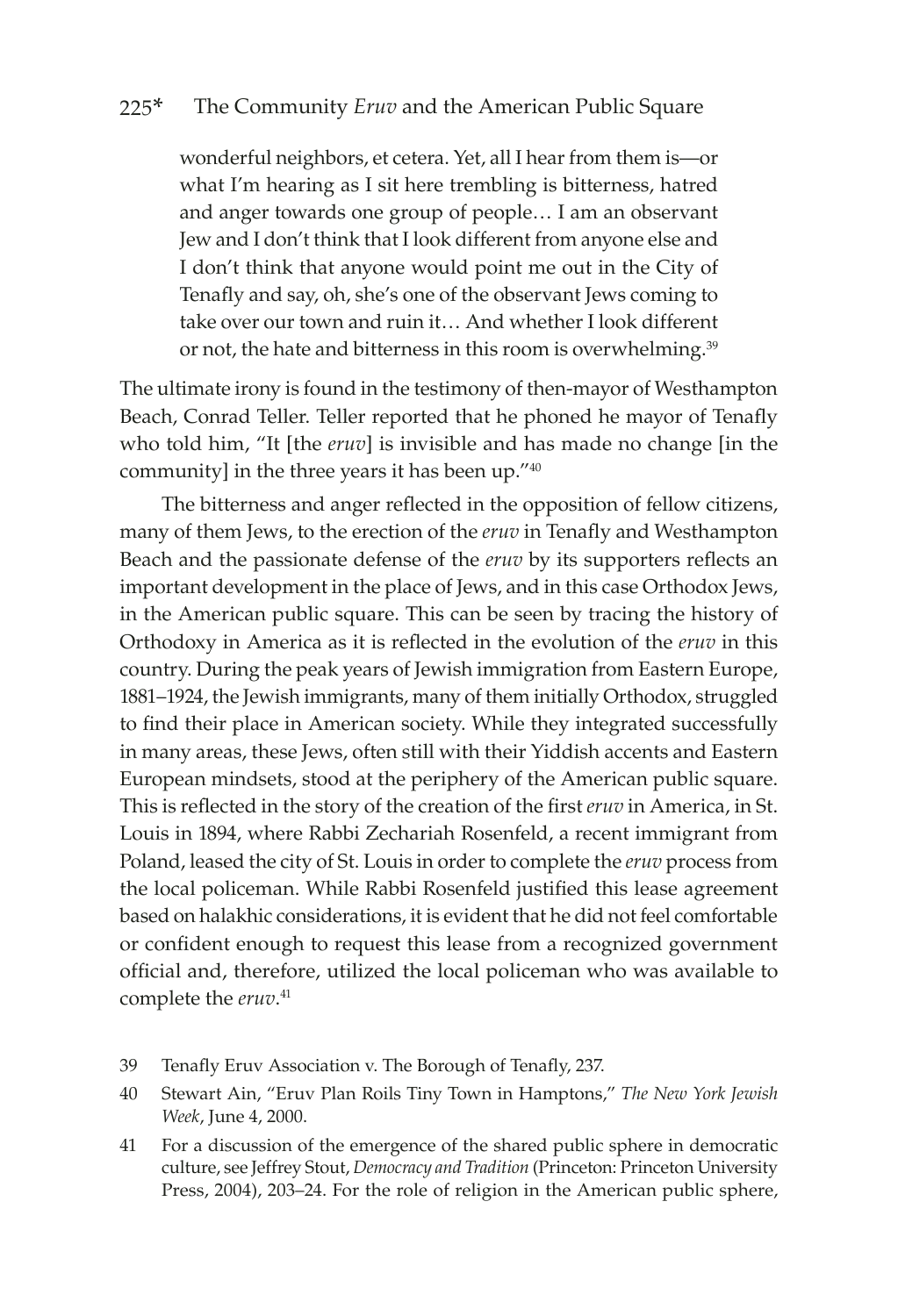### Adam Mintz 226\*

Over the course of the first half of the twentieth century, Jews worked to integrate into the American mainstream. The New Deal and the aftermath of the Great Depression served as springboards for many Jews who found entry into the professional and political mainstream of American society. This integration was further strengthened in the post-World War II generation, when educational and professional opportunities became available to American Jews for the first time. As a reflection of Jewish prominence in American politics, between 1949 and 1965 Jewish representation in Congress was between twelve and sixteen members at any one time. This was almost double the number of Jewish representatives who had served in Congress at any one time prior to World War II. Jews were beginning to achieve a place in the mainstream of the American public sphere.<sup>42</sup>

The American Orthodox also played an important role in the growing involvement of American Jews in the political sphere. In 1965, the National Jewish Commission on Law and Public Affairs (COLPA), a voluntary association of attorneys whose purpose was to represent the observant Jewish community on legal, legislative, and public-affairs matters, was founded by Dr. Marvin Schick. It served to protect and expand the rights of Orthodox Jews in the American public and political spheres. This political influence was recognized and respected by elected officials. When *The New York Times* described the growing influence of local religious groups in a 1974 article, it quoted Rabbi Moshe Sherer, President of the Orthodox organization Agudath Israel as follows: "There is hardly a legislator from any Jewish neighborhood in the city who does not know how we stand on issues that concern us and how thorough we are about informing our constituents about positions the legislators take on these issues."43

see Noah Feldman, *Divided by God* (New York: MacMillan, 2005), 4–17. For the description of the lease of St. Louis in 1894 for the sake of the *eruv*, see Zechariah Rosenfeld, *Tikvat Zechariah II* (Chicago: Shur, 1896), 39–40.

- 42 For a discussion of the place of American Jews during the Great Depression and the opportunities that the experiences of the 1930s provided for them, see Beth Wenger, *New York Jews and the Great Depression* (New Haven: Yale University Press, 1996), 10–79. An analysis of the rising number of Jews in Congress as a reflection of growing Jewish prominence can be found in Rafael Medoff, *Jewish Americans and Political Participation: A Reference Handbook* (Santa Barbara, CA: ABC-CLIO, 2002), 267–318.
- 43 Quoted in the obituary for Rabbi Sherer, *The New York Times*, May 19, 1974, B11. For a history of COLPA, see http://www.jlaw.com/LawPolicy/colpa.html.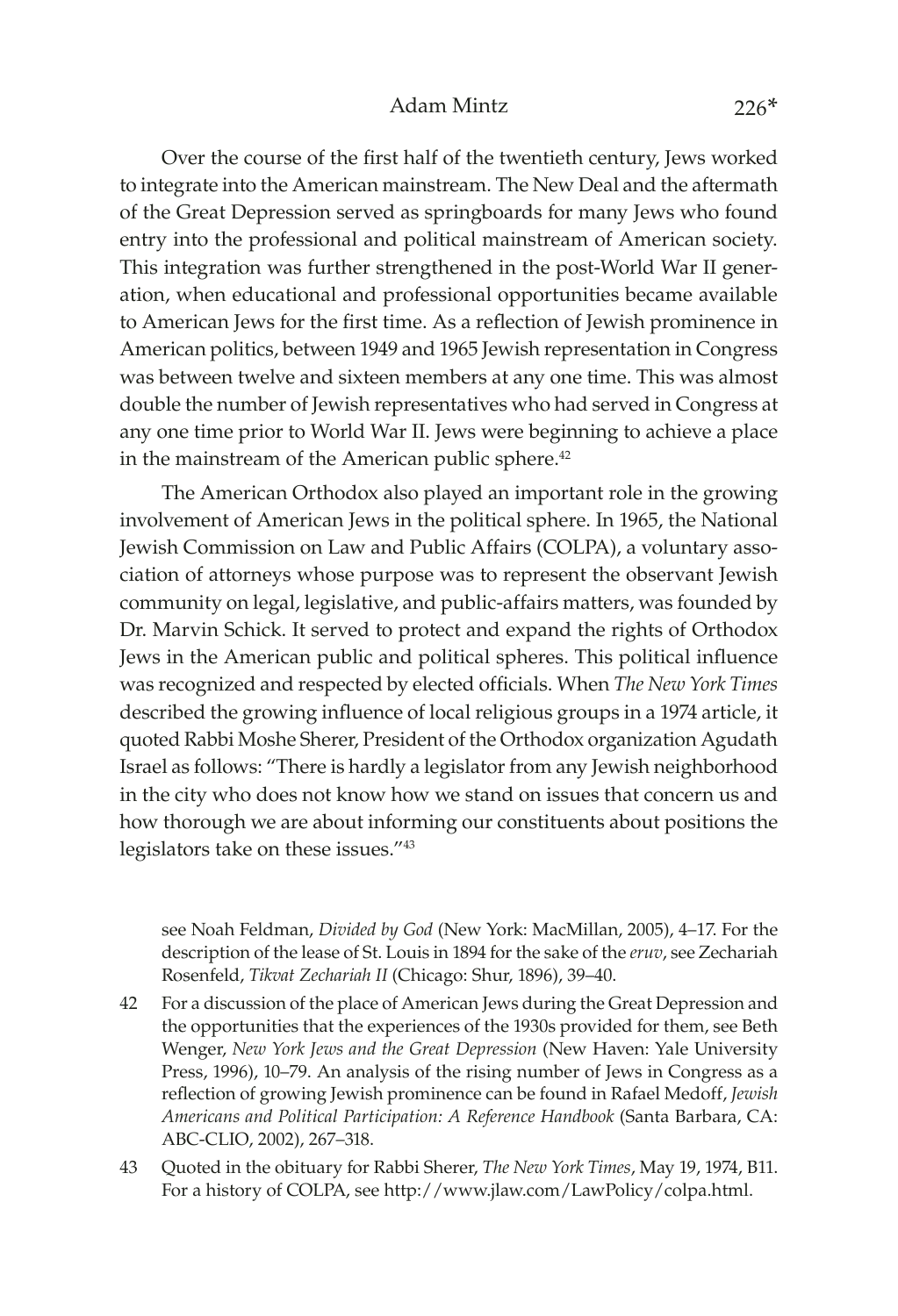As Orthodox Jews were gaining status in the political and public spheres of American life, they were also becoming more religiously observant. The immigration of Eastern European Jews precipitated by the Holocaust led to the creation of a new generation of observant and educated Orthodox Jews. Between 1940 and 1965, the number of Jewish day schools in America grew ten-fold, and by 1975, every American city with a population of 7,500 Jews had at least one day school. This new group of Orthodox Jews, while initially isolated within the American public square, quickly appreciated the value of outward involvement. Agudath Israel maintains a full-time office in Washington, DC and lobbies the local, state, and federal governments on issues they feel are important to the Jewish community.<sup>44</sup>

Within the Modern Orthodox community, a combination of the increased popularity of Yeshiva College for men and the creation of Stern College for Women in 1954 served to strengthen an Orthodox community that had struggled in the first half of the twentieth century.45 In addition, in the aftermath of the Six Day War in June, 1967, American Jews, especially the Modern Orthodox, intensified their relationship with the State of Israel and the recaptured Old City of Jerusalem. Over the next decade, Modern Orthodox students began to spend six months or a year studying in *yeshivot* in Israel following high school. These students often returned to the United States with a strengthened sense of commitment to the State of Israel and Jewish tradition.

The creation of this new group of religiously committed young Orthodox men and women led to the need fo*r eruvin* in the neighborhoods where these people chose to live. In the 1950s and 1960s, members of many Orthodox synagogues in America, including some in the Ultra-Orthodox community, were ignorant of the prohibition of carrying on the Sabbath, and baby carriages, which are included in the prohibition of carrying on the Sabbath, could be found in the lobbies of Orthodox synagogues despite the absence of a neighborhood *eruv.* This began to change in the early 1970s as

- 44 Chaim Waxman, "From Institutional Decay to Primary Day: American Orthodoxy Since World War II," *American Jewish History* 91 (2003): 405–21, esp. 412 and 418.
- 45 See Jeffrey S. Gurock, *The Men and Women of Yeshiva: Higher Education, Orthodoxy and American Judaism* (New York: Columbia University Press, 1988), 163–212. For the history of Orthodoxy in America during the post-World War II period, see Jeffrey S. Gurock, *Orthodox Jews in America* (Bloomington, IN: Indiana University Press, 2009), 199–255.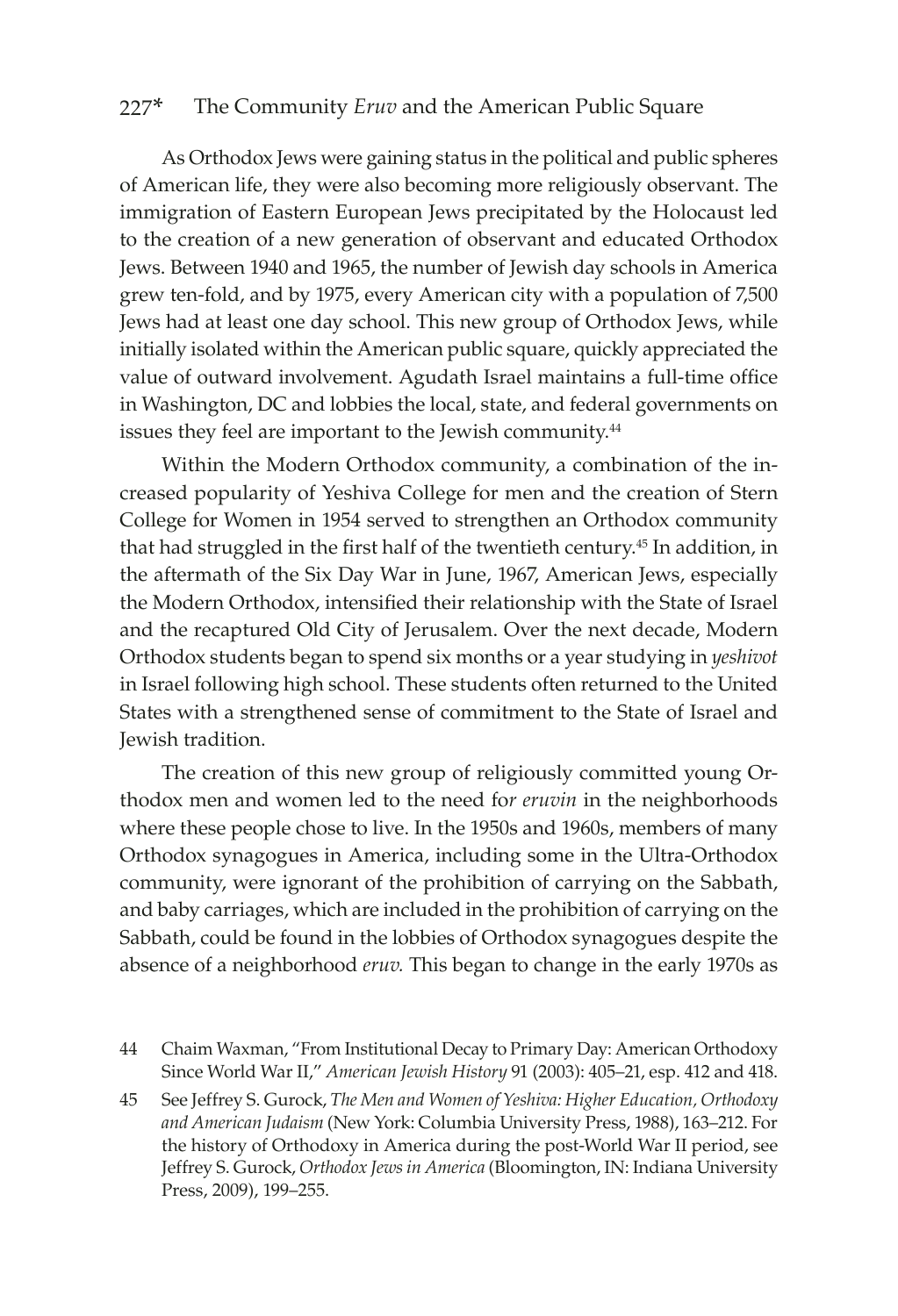### Adam Mintz 228\*

communities of young Orthodox couples began to flourish. In Kew Gardens Hills in Queens, a suburban New York community that attracted these Orthodox couples in the early 1970s, two Orthodox men with young children, one a graduate of Yeshiva College and the other of a more Ultra-Orthodox yeshiva, decided that an *eruv* needed to be built around their neighborhood. However, they lacked the political clout to gain permission for the erection of poles and strings to enclose the area and to lease the community. One Sabbath morning in synagogue, these two men encountered an Orthodox attorney who had just moved to Kew Gardens Hills and served as Counsel to Borough President Donald Mannes. Recognizing that he had the political access that they lacked, they asked him to approach the Borough President and ask for permission to build the *eruv* and to issue a proclamation leasing the neighborhood to the Orthodox community for the purposes of the *eruv*. This attorney, uncertain of the outcome, approached Mr. Mannes, who gladly granted his permission and issued the proclamation found on the first page of the Eruv Booklet that was compiled as a guide to the new Kew Gardens Hills *eruv*. This *eruv* was but one example of the interplay between the new young members of the Orthodox community and their recently achieved status in the mainstream of the American political sphere that allowed for the growth of Orthodoxy in cities across America and the creation of *eruvin* in many of those cities and towns.<sup>46</sup>

In the last two decades of the twentieth and the beginning of the twenty-first centuries, Jews have continued to achieve even greater status in the American public sphere. In the 111<sup>th</sup> Congress that convened in 2009, there were thirteen Jewish Senators and thirty one Jewish Congressmen. Orthodox Jews have played an important role in this rise to prominence, and the selection of Senator Joseph Lieberman as the Vice Presidential nominee in 2000 is often identified as the defining moment of Orthodox prominence in the American public sphere.<sup>47</sup> Yet, these achievements in the political sphere have not led Orthodox Jews to compromise their religious observance. On the

- 46 Personal interview with Rabbi Dovid Fuld, Steven Savitsky, and Steven Orlow on Wednesday October 24, 2012.
- 47 For a list of the Jews in the 111th Congress, see [http://www](http://www.jta.org/news/article/2009/07/01/1000795/the-chosen-jewish-members-in-the-111th-us-congress).jta.org/news/ article/2009/07/01/1000795[/the-chosen-jewish-members-in-the-111th-us](http://www.jta.org/news/article/2009/07/01/1000795/the-chosen-jewish-members-in-the-111th-us-congress)[congress](http://www.jta.org/news/article/2009/07/01/1000795/the-chosen-jewish-members-in-the-111th-us-congress). For an example of the prominence that the Lieberman candidacy served for American Jews, see the Introduction to *Jewsin American Politics*, edited by L. Sandy Maisal (Lanham, MD: Rowman and Littlefield Publishers, 2001), xxv–xxvii.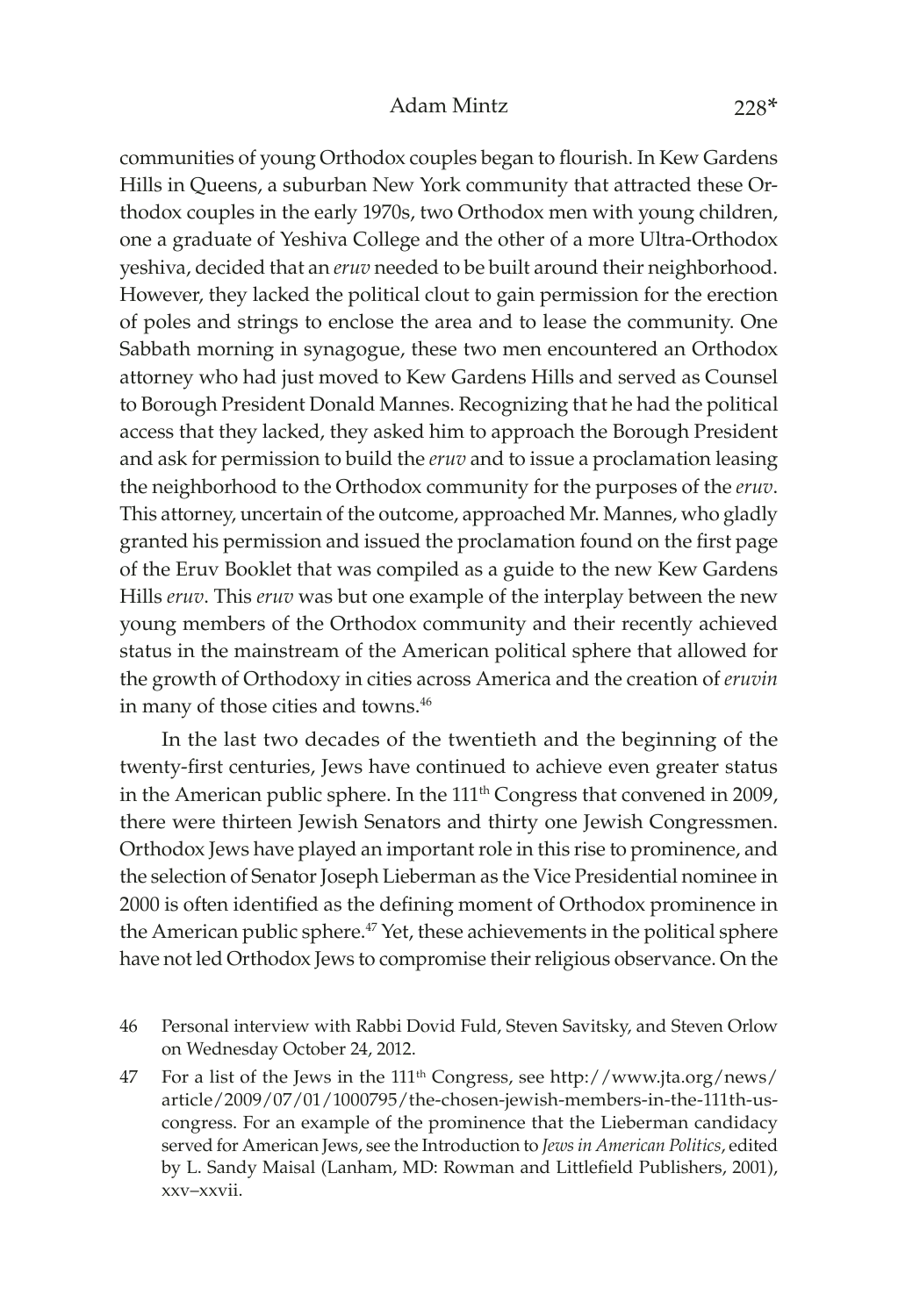contrary, Orthodox Jews have become religiously strident in their views and practices. Samuel Heilman's volume on contemporary Orthodoxy, entitled *Sliding to the Right*, reflects a general consensus that the Orthodox are indeed becoming either more religiously observant or right-wing.<sup>48</sup>

Susan Lees, in an article analyzing the Tenafly *eruv* controversy, argues that the increased strength and self-confidence of the Orthodox community led to a conflict with members of the non-Orthodox community based on their different definitions and understanding of American diversity. For Jews in the post-civil rights movement era, she writes, diversity meant two things. For the majority of secular or non-Orthodox Jews, diversity meant the opportunity to blend into American society while maintaining a modicum of ethnic identity. For the Orthodox, diversity provided the opportunity to be more distinctively different. These two meanings of diversity created serious tension, as the non-Orthodox Jews felt that the building of the *eruv* and the subsequent ability to express distinctiveness within the community infringed upon their ability to blend into the broader community. The identification of the enclosed *eruv* community as a ghetto reflects an era where lack of diversity and discrimination were the norm.<sup>49</sup>

### Conclusion

In 1990, on the occasion of the inauguration of the first *eruv* in Washington, DC, President George H.W. Bush wrote a letter to the Jewish community of Washington in which he stated, "There is a long tradition linking the establishment of eruvin with the secular authorities in the great political centers where Jewish communities have lived … I look upon this work as a favorable endeavor. God bless you."50 This enthusiasm has been shared and expressed by secular residents and governmental officials in cities and towns through the United States, and the great increase in the number of

<sup>48</sup> Samuel Heilman, *Sliding to the Right: The Contest for the Future of American Jewish Orthodoxy* (Berkeley, CA: University of California Press, 2006). Interestingly, this is also reflected in the refusal of many Ultra-Orthodox to utilize communal *eruvin*. See Adam Mintz, "A Chapter in American Orthodoxy: The Eruvin in Brooklyn," *Hakirah* 14 (2012): 21–59.

<sup>49</sup> Susan H. Lees, "Jewish Space in Suburbia: Interpreting the Eruv Controversy in Tenafly, New Jersey," *Contemporary Jewry* 27 (2007): 67–69.

<sup>50</sup> Proclamation from the White House, dated Eruv Sabbath [sic.], 1990.